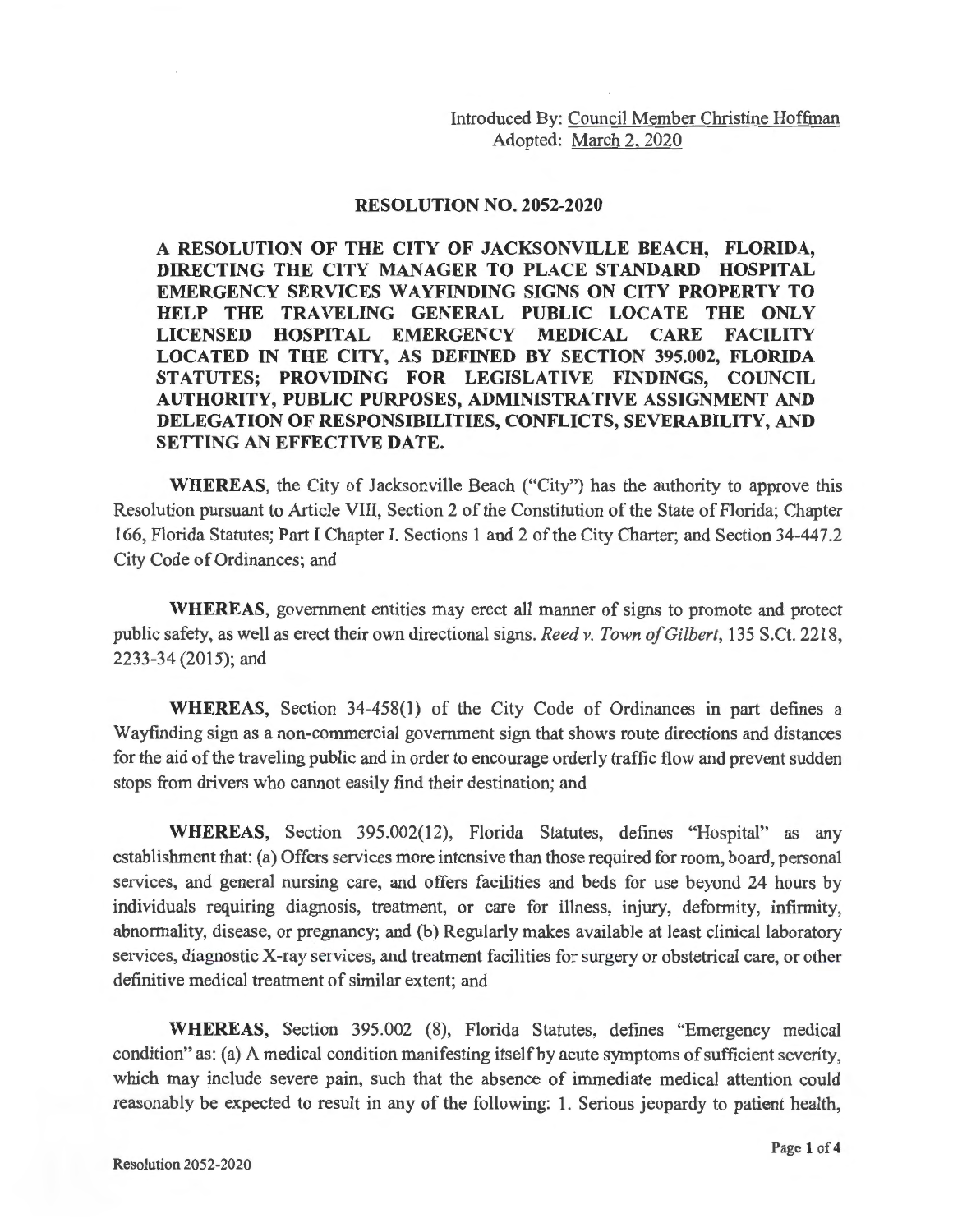including a pregnant woman or fetus. 2. Serious impairment to bodily functions. 3. Serious dysfunction of any bodily organ or part.

(b) With respect to a pregnant woman: 1. That there is inadequate time to effect safe transfer to another hospital prior to delivery; 2. That a transfer may pose a threat to the health and safety of the patient or fetus; or 3. That there is evidence of the onset and persistence of uterine contractions or rupture of the membranes; and

**WHEREAS,** Baptist Health Medical Center Beaches ("Hospital") located in Jacksonville Beach is the only licensed hospital and full emergency care department provider east of the Intracostal waterway; and

**WHEREAS,** the Hospital reports that in 2018 it provided over \$4 million in uncompensated medical care and charity community care, over \$5.4 million in unreimbursed Medicade costs, over \$12 million in unreimbursed Medicare costs, and \$244,000 in community programs; and

**WHEREAS,** the Hospital reports it receives approximately 32,000 emergency room (ER) visits per year, 26,000 ER visits by private car, 10,000 geriatric ER visits, 2,100 pediatric ER visits, 85,000 outpatient visits, 11 ,000 hospital admission (6,400 being senior patients), and it annually provides healthcare services to approximately 2.2 million Jacksonville Beach area visitors; and

**WHEREAS,** the Hospital reports that eighty-one percent (81 %) of the ER patients arrive by private vehicle; and

**WHEREAS,** the Hospital provides the Jacksonville Beach community and public with emergency room physicians, surgeons, medical assistants, radiologist, medical consultants, nursing staff, trauma units, fully equipped emergency rooms, patient treatment rooms, radiological and imaging facilities in a comprehensive hospital-based on-premises emergency medical care center 24-hours a day, 7 days a week, 365 days a year; and

**WHEREAS,** the Hospital is not located on a primary road, is not visible from a primary roadway, is situated many blocks away from major roadways, is not directly served by a main arterial or collector road, and is inconspicuously located in a low-density residential area; and

**WHEREAS**, residents and Hospital ER physicians, nurses, staff and volunteers have publicly stated to the City Council that they have had countless experiences concerning people that are in desperate need of emergency medical care for themselves or loved ones, and have had trouble locating the Hospital ER, and in some cases, did not find the Hospital at all; and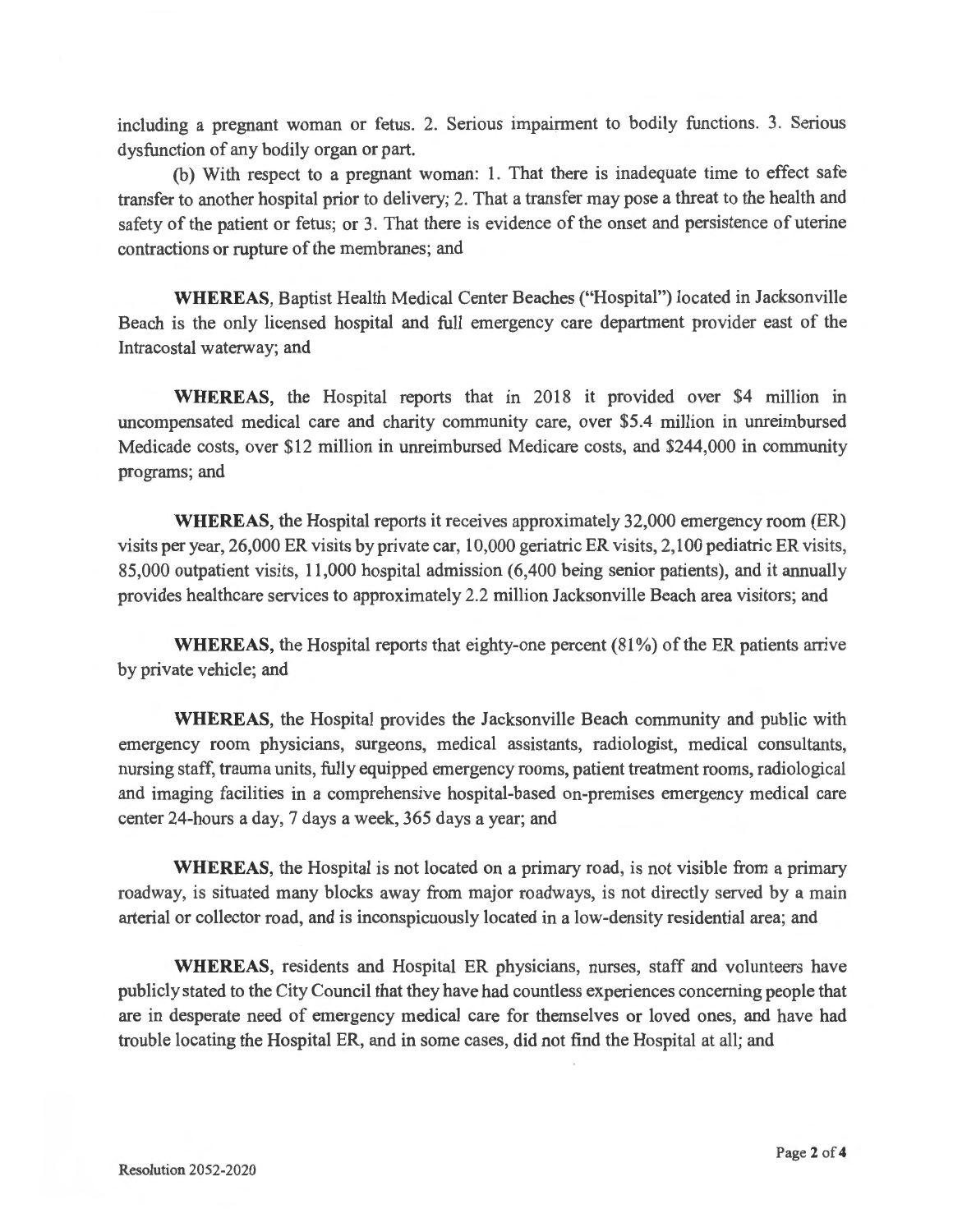**WHEREAS,** reported events include patients, family and friends driving erratically, fearfully and frantically while trying to locate the Hospital ER as the patient suffers urgent, severe and life threatening medical conditions, some cases involved pregnant women, and the conditions become more unstable as they drive about trying to find the Hospital ER; and

**WHEREAS,** the City will see two large hotels open in the near future which will increase the number of non-residents who potentially will require emergency medical care, be unfamiliar with Jacksonville Beach, and unable to locate the Hospital ER; and

**WHEREAS,** appropriately placed hospital emergency room wayfinding signs in the City could help reduce these problems and provide guidance and wayfinding information to direct the private motorists to the Hospital ER in order to receive critical emergency medical care; and

**WHEREAS,** the signs should be suitably located and situated in a manner which provides information clearly and efficiently to help persons in the community locate the Hospital emergency care facility when faced with serious and life threatening medical conditions, but with a minimum of confusion and visual clutter to preserve the aesthetic qualities of the City; and

**WHEREAS,** municipalities may exercise broad governmental powers to enable them to conduct municipal government, perform municipal functions and render municipal services, and may exercise any power for municipal purposes not expressly prohibited by the constitution, general or special law, or county charter. Article VIII, § 2 Fla. Const., F.S. §166.021(4); and

**WHEREAS,** the City Council finds it serves substantial and significant government interests and public purposes to help citizens, residents, guests and tourists, locate the Hospital ER when emergency medical situations arise and create a safer, quicker and effective transit which will also help improve pedestrian and traffic safety for all; and

**WHEREAS,** the City Council finds that a reasonable number of hospital emergency care services signs with directional arrows placed in functional locations in the City will serve the health, safety and general welfare of the public.

## **NOW, THEREFORE, BE IT RESOLVED BY THE CITY COUNCIL OF THE CITY OF JACKSONVILLE BEACH, FLORIDA:**

**SECTION I. Recitals and Legislative Findings Adopted.** The above recitals and legislative findings are adopted by the City of Jacksonville Beach City Council, and made a part of this Resolution. The City has taken all appropriate and required action necessary to the processing and majority vote approval of this Resolution.

**SECTION 2. Council Authority.** Municipalities may exercise broad governmental powers to enable them to conduct municipal governance, perform municipal functions and render